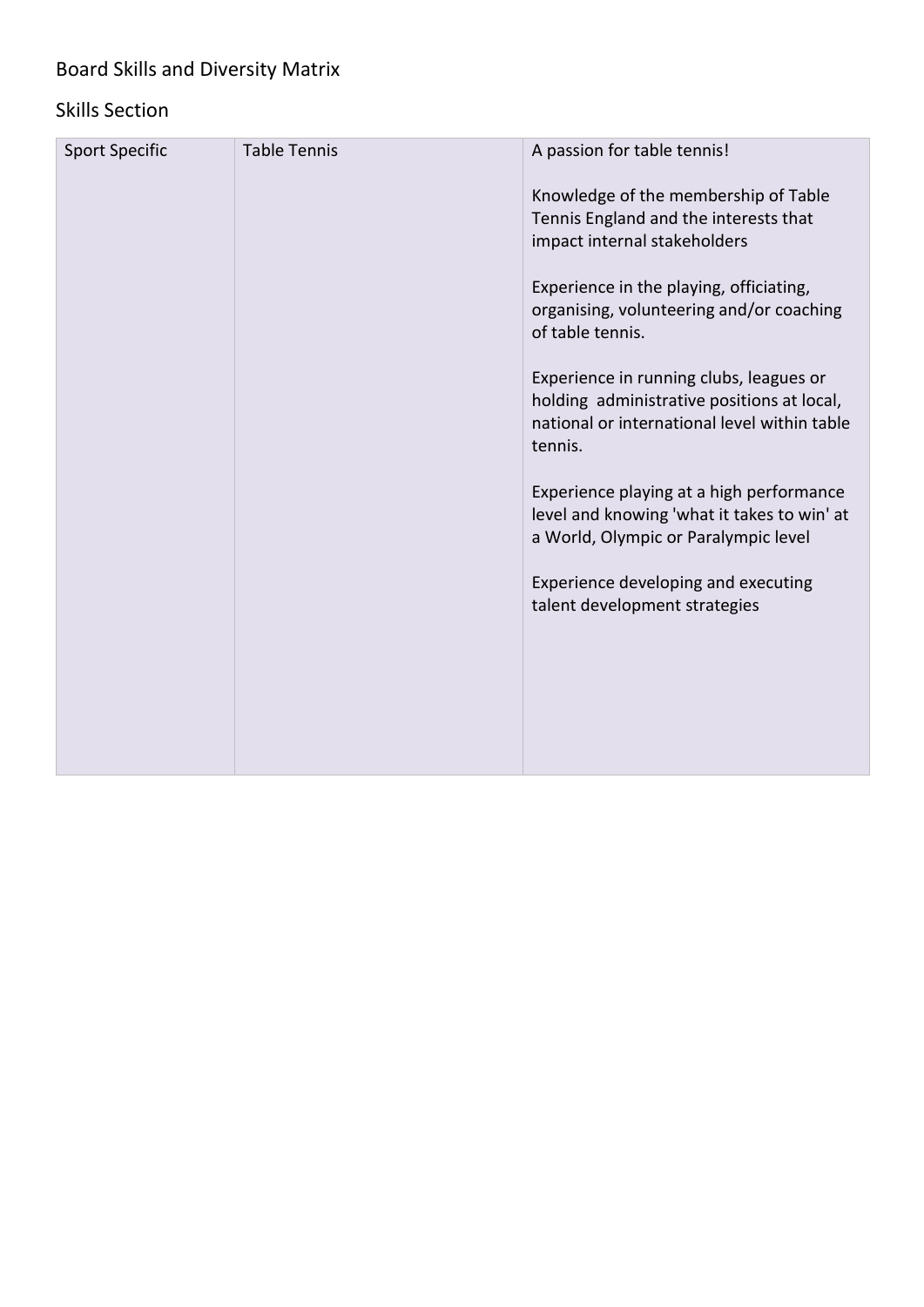| Sport / Education<br>Sector                     | <b>Sport Sector</b>       | Understanding of the structure and<br>workings of the domestic sporting<br>landscape - administration and politics.<br>Knowledge of the strategy for the<br>investment into high performance sport<br>Understanding of talent pathways and/or<br>high performance sport programmes<br>Knowledge of external stakeholders eg. SE,<br>DCMS, UKS, BOA, BPA, UKAD, CSP, YST,<br>HNSCs, FE/HE etc;<br>Demonstrate an understanding of<br>Government departments, key funding<br>agencies, public funding, personalities<br>involved and decision-making processes |
|-------------------------------------------------|---------------------------|--------------------------------------------------------------------------------------------------------------------------------------------------------------------------------------------------------------------------------------------------------------------------------------------------------------------------------------------------------------------------------------------------------------------------------------------------------------------------------------------------------------------------------------------------------------|
| Board, Committee<br>and Executive<br>Leadership | <b>Board of Directors</b> | Experience serving on public sector, private<br>sector, or not for profit boards.<br>Experience working with good governance<br>policies                                                                                                                                                                                                                                                                                                                                                                                                                     |
|                                                 | Committees                | Experience serving on Committee's,<br>working groups, advisory groups at local,<br>regional or national level                                                                                                                                                                                                                                                                                                                                                                                                                                                |
|                                                 | Leadership                | Experience of chairing a Committee or<br>senior leadership position in a public<br>sector, private sector, or not for profit<br>organisation<br>Experience in the development,<br>implementation, oversight and delivery of<br>strategic outcomes and opersational<br>activities for a public sector, private sector,<br>or not for profit organisation                                                                                                                                                                                                      |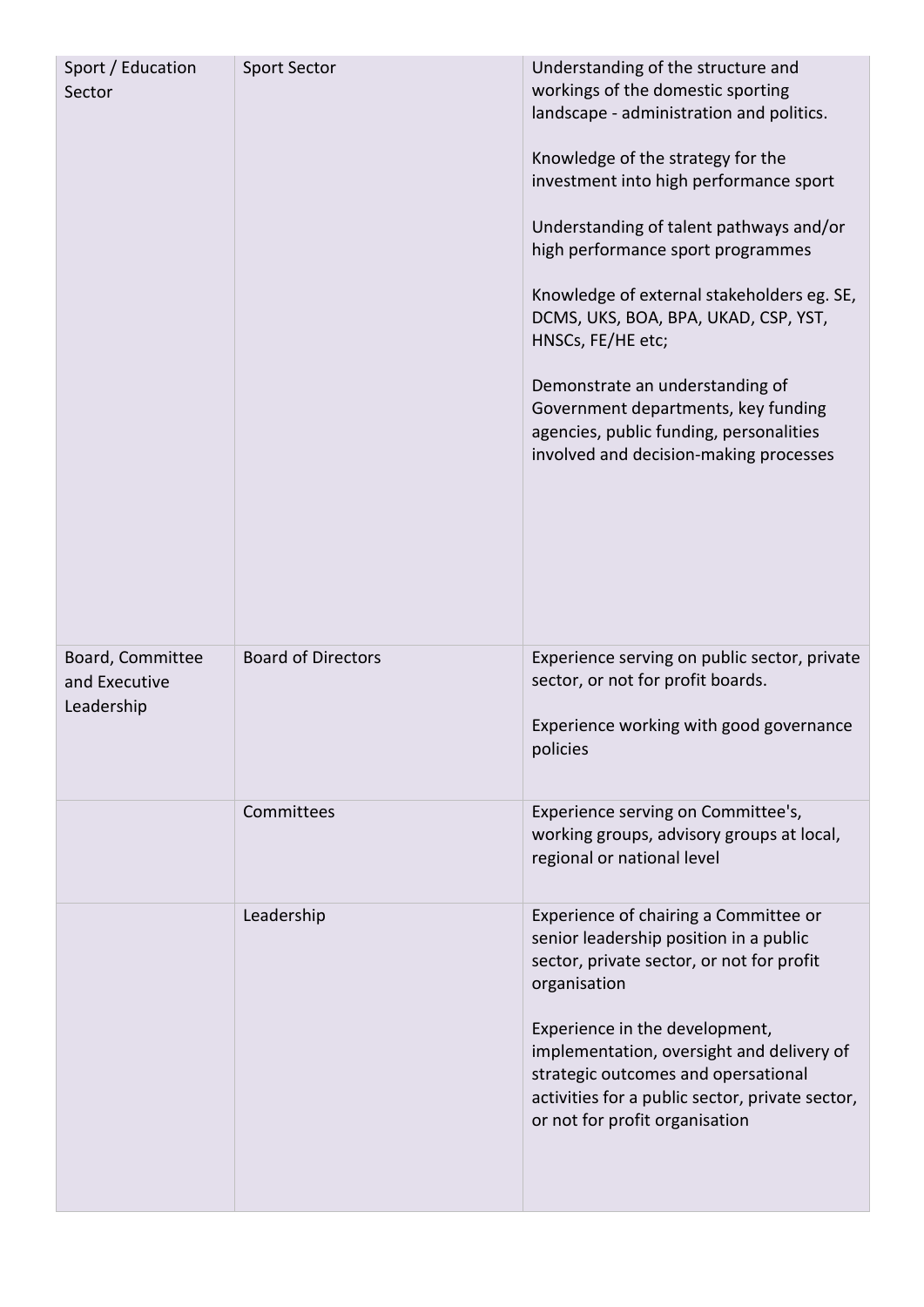| <b>Executive Leadership</b> | Sustainable success in business at a very<br>senior executive level in a successful career          |
|-----------------------------|-----------------------------------------------------------------------------------------------------|
| Governance                  | Understanding good governance principles;<br>internal controls and the Code for Sport<br>Governance |
|                             | Knowledge and understanding of the<br>requirements on a sports regulator                            |

| <b>Business</b> | <b>Strategic Planning</b>    | Experience with planning, evaluation<br>and implementation of a strategic<br>plan, including a demonstrated ability<br>to focus on longer term goals and<br>strategic outcomes, as opposed to day<br>to day management and operational<br>experience                                                                             |
|-----------------|------------------------------|----------------------------------------------------------------------------------------------------------------------------------------------------------------------------------------------------------------------------------------------------------------------------------------------------------------------------------|
|                 | <b>Stakeholder Relations</b> | Experience in strategic relationships<br>with Government, public investment<br>partners such as Sport England and UK<br>Sport, or commercial partners<br>and $/$ or<br>Experience in member/customer<br>relations and effective consultation<br>and communications for public sector,<br>private sector or not for profit Boards |
|                 | <b>Finance and Audit</b>     | Experience of financial management<br>and reporting and application of<br>internal, procurement and cost<br>controls for public sector, private<br>sector or not for profit Boards,<br>including assessing the quality of<br>financial controls                                                                                  |
|                 | <b>Risk Management</b>       | Experience in the process of<br>identifying, assessing, monitoring and<br>overseeing the management of<br>financial and non-financial risks                                                                                                                                                                                      |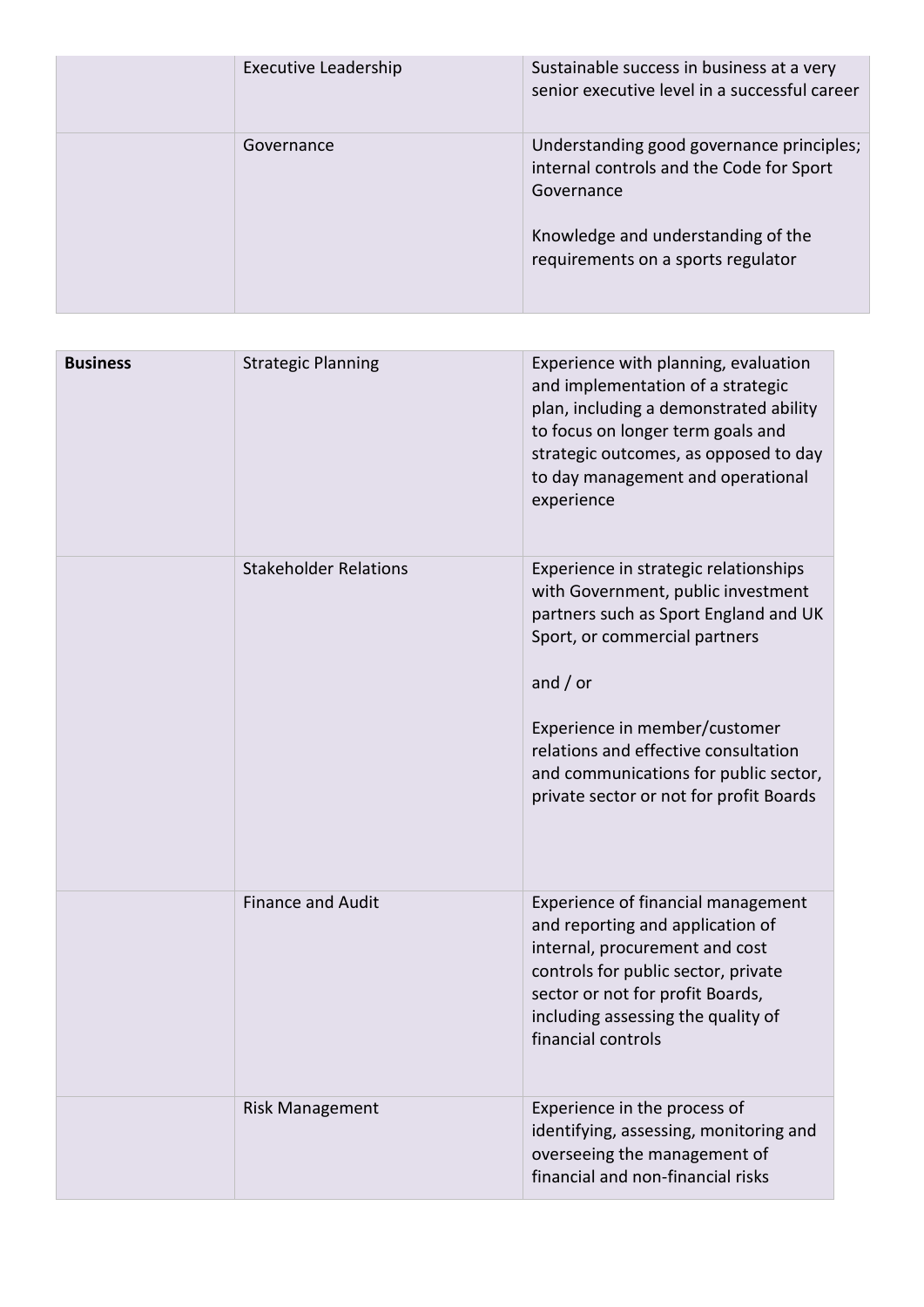|                   | Human Resources / Executive<br>Performance | Understanding of HR considerations<br>and issues for executive recruitment,<br>compensation structures and<br>performance review in a public sector,<br>private sector, or not for profit<br>organisation                                                                                                                                                                                 |
|-------------------|--------------------------------------------|-------------------------------------------------------------------------------------------------------------------------------------------------------------------------------------------------------------------------------------------------------------------------------------------------------------------------------------------------------------------------------------------|
|                   | <b>Equality and Diversity</b>              | Able to contribute to the Board by<br>enhancing perspectives and<br>experiences through diversity of<br>leadership, background, age,<br>gender or other                                                                                                                                                                                                                                   |
|                   | Safeguarding and Welfare                   | Experience in developing, monitoring<br>and implementing strategies that<br>enable for the safeguarding and<br>welfare of children, young people and<br>adults<br>Experience in providing or monitoring<br>services that protect children, young<br>people and adults<br>Understanding of health and<br>wellbeing strategies including, but not<br>limited to, mental health and wellness |
|                   | Legal                                      | Experience in the legal and regulatory<br>environment applicable to National<br>Governing Bodies including but not<br>limited to Company Law, Commercial<br>Law, Safeguarding, Disciplinary and HR                                                                                                                                                                                        |
|                   | <b>Technology and Digital</b>              | Experience in developing, monitoring<br>and implementing technology<br>strategies, and / or digital innovation<br>in public sector, private sector, or not<br>for profit organisations                                                                                                                                                                                                    |
| <b>Commercial</b> | <b>Revenue Generation</b>                  | Experience in revenue growth<br>strategies i.e. sponsorship,<br>membership/subscription services,<br>grant funding, ticketing.<br>Experience is advising or executing<br>asset creation strategies                                                                                                                                                                                        |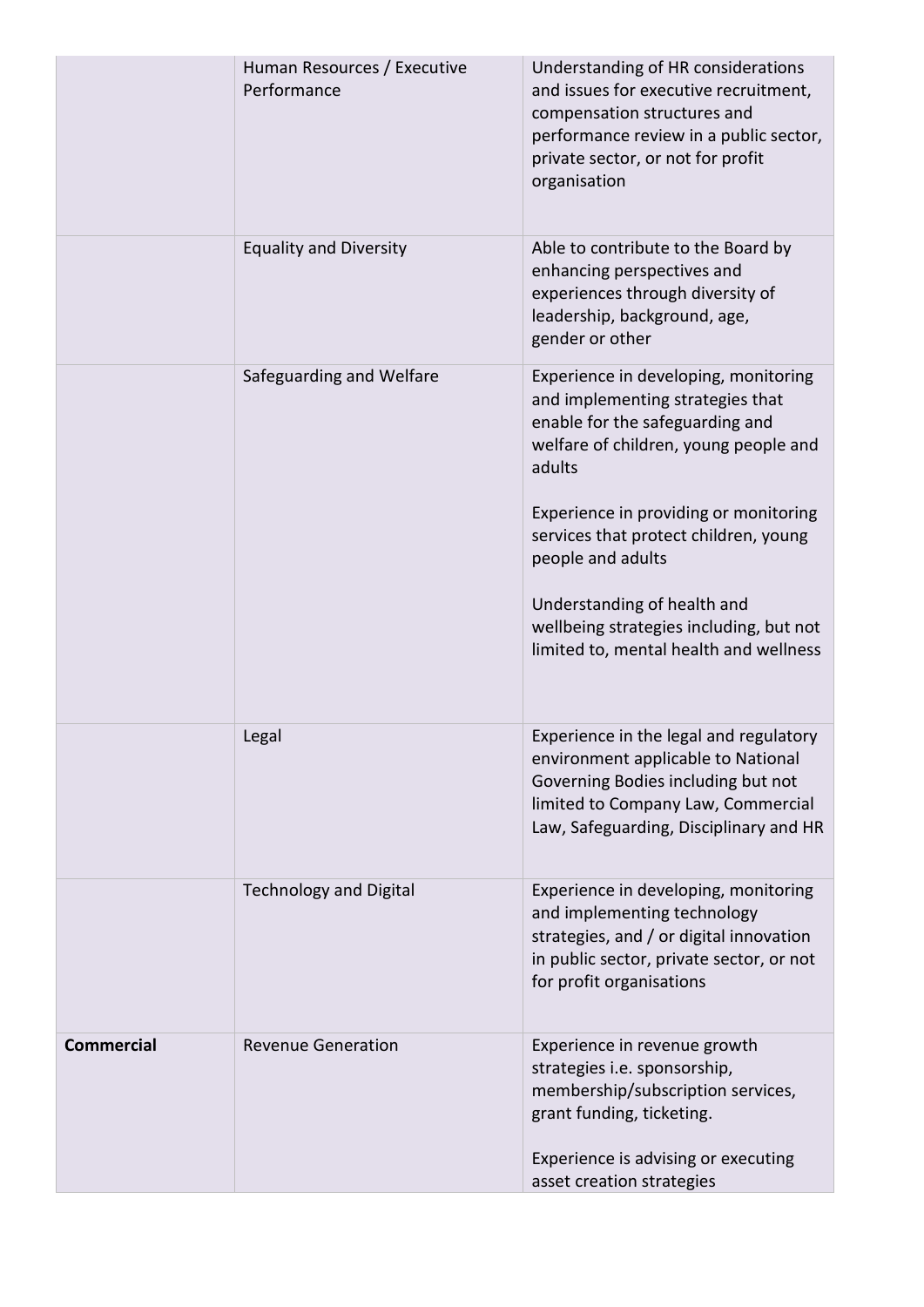| Marketing and Communications | Senior executive experience in<br>marketing, branding and/or customer<br>engagement that creates long term<br>customer value through discovery,<br>acquisition and retention strategies,<br>including but not limited to social<br>media growth and engagement<br>Competent written communication<br>skills that provide engaging content |
|------------------------------|-------------------------------------------------------------------------------------------------------------------------------------------------------------------------------------------------------------------------------------------------------------------------------------------------------------------------------------------|
| <b>Major Events</b>          | Experience developing bids and<br>strategies to host major European and<br>International events<br>Experience in development funding<br>and commercial models<br>Experience developing ticketing and<br>fan engagement strategies<br>Experience in successfully securing<br>broadcast partnerships                                        |

## **Scoring**

- 1 No work experience, understanding, knowledge or qualifications
- 2 Have had some limited exposure through work experience or training sufficient to enable background awareness but not sound knowledge.
- 3 Have had experience or training sufficient to give a sound understanding of the skill. This includes (but is not limited to) having had:

- relevant work experience of at least 2 years, specific to the skill though not necessarily specific to the work of Table Tennis England, or

- relevant training in relation to the skill such as through short courses, industry conferences, seminars or inhouse training programmes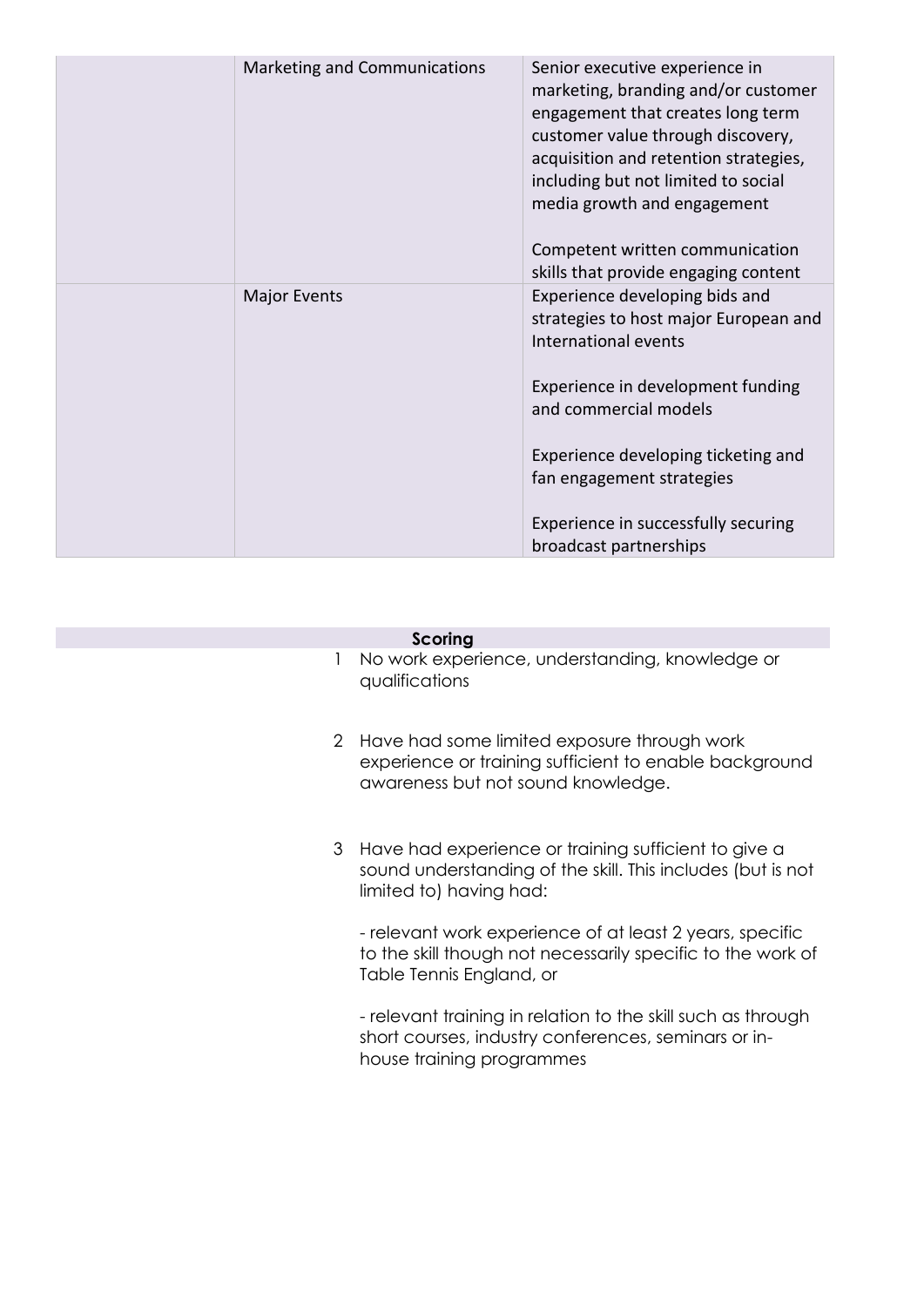4 Have had significant experience or hold relevant qualifications to give a comprehensive understanding of the skill. This includes (but is not limited to) having:

- had relevant work experience of at least 5 years specific to the skill in an area either specifically relevant or transferrable to the work of Table Tennis England, including experience on boards, at a management level or in a professional services firm

- relevant qualifications specific to the skill, which may include (dependent upon the skill) a law degree, accounting/audit qualifications, a communications or marketing qualification, an IT/ICT qualification, a management/leadership qualification, such as a relevant degree or MBA, etc.

5 Have had significant experience and generally also hold relevant qualifications to give an expert understanding of the skill. This includes (but is not limited to) having had:

- relevant work experience of at least 10 years specific to the skill in an area directly relatable to the work of Table Tennis England, including experience on boards, at a senior management level in a related industry to Table Tennis England, or in a professional services firm, AND

- relevant qualifications may include those as set out in relation to a score of 4 above.

This score is generally for where this is/was the person's primary profession or where the person would be regarded as an expert in this particular area as a result of their experience.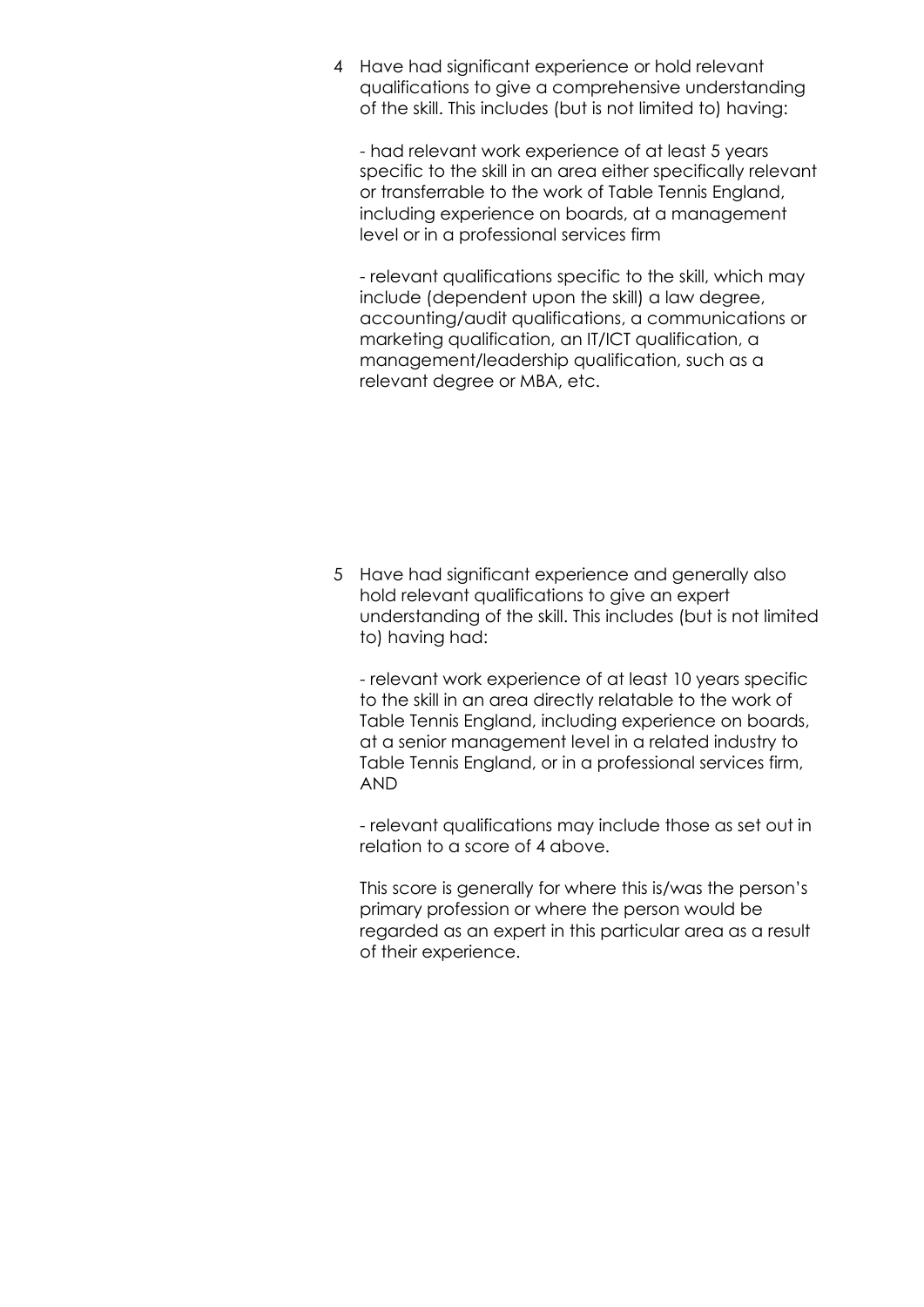## Diversity Section

| <b>Board Member</b>                                  |                                                                                                                                                                                                                                                                                                               |  |
|------------------------------------------------------|---------------------------------------------------------------------------------------------------------------------------------------------------------------------------------------------------------------------------------------------------------------------------------------------------------------|--|
| <b>Identifier</b>                                    |                                                                                                                                                                                                                                                                                                               |  |
| Gender: I am<br>$(a)$                                |                                                                                                                                                                                                                                                                                                               |  |
| What age<br>category are<br>you in?                  |                                                                                                                                                                                                                                                                                                               |  |
| How would you<br>describe your<br>ethnicity?         |                                                                                                                                                                                                                                                                                                               |  |
| Do you consider<br>yourself to have<br>a disability? |                                                                                                                                                                                                                                                                                                               |  |
|                                                      | Visual impairment<br>or blindness                                                                                                                                                                                                                                                                             |  |
|                                                      | Hearing<br>impairment,<br>deafness or hard of<br>hearing                                                                                                                                                                                                                                                      |  |
|                                                      | Physical impairment<br>(wheelchair user,<br>mobility issues,<br>amputee,<br>dwarfism)                                                                                                                                                                                                                         |  |
|                                                      | Learning disability<br>or difficulty<br>concentrating or<br>remembering                                                                                                                                                                                                                                       |  |
| Are you<br>affected by any                           | Mental health<br>problems                                                                                                                                                                                                                                                                                     |  |
| of the following<br>(please tick all<br>that apply)  | Social or<br>behavioural issues<br>(due to<br>neurological<br>diverse conditions<br>such as Autism,<br>Attention Deficit or<br>Aspersers'<br>Syndrome)<br>Some other<br>condition that<br>impacts your ability<br>to complete day to<br>day tasks (Including<br>issues with stamina,<br>breathing difficulty, |  |
|                                                      | difficulty speaking<br>or making yourself<br>understood,<br>dexterity difficulties,<br>long term pain)<br>Don't know                                                                                                                                                                                          |  |